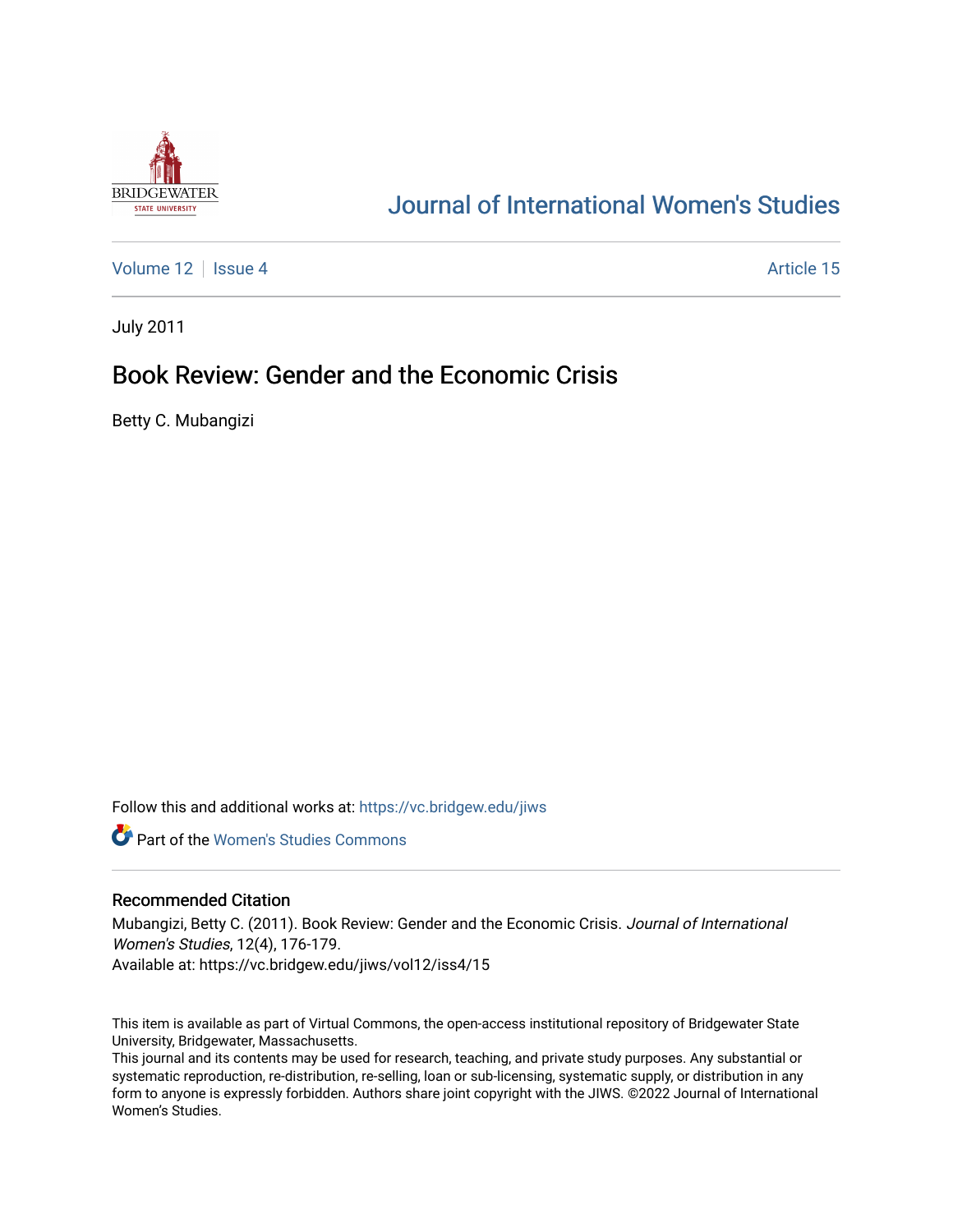## *fGender and the Economic Crisis***. 2011. Pearson, R & Sweetman, C. 2011. Oxfam. Oxford. Pp 167, ISBN 978 1 85339 713 4**

## Reviewed by Betty C Mubangizi $<sup>1</sup>$  $<sup>1</sup>$  $<sup>1</sup>$ </sup>

In attempting to understand the effect of the economic crisis, most analysts have focused on financial markets, corporate debt and the ecological damage. There has been little discussion on the impact of the economic crisis on the smaller units of society. Where this has happened, the unit of analysis has been the household without much attention to gender related power dynamics within the household.

*Gender and the Economic Crisis* edited by Ruth Pearson and Caroline Sweetman, brings a dimension to the crisis that has hitherto received little attention. The book makes the point that the effects of the economic crisis are profoundly different for men and women and that the existing gender inequalities and power imbalances mean that additional problems are falling disproportionately on those who are already structurally disempowered and marginalized.

The first two chapters provide the reader with a gendered framework for understanding the effect of the crisis. In this regard, chapter 1 advances the fact that the economic crisis of 2008 resulted in widespread destruction of jobs and livelihoods. The chapter makes a passionate call to policy makers to advance policy and strategic proposals that promote jobs, economic security, and equality by class, gender and ethnicity. Chapter 3 gives an analytical framework for understanding the effect of the economic crisis. It does this by arguing for the necessity to distinguish between the *financial* sphere of the economy; the *productive* sphere – where goods and services are produced and the *reproductive* sphere where human labour and capital are reproduced over different generations and which includes all work undertaken to care for human beings.

Chapter 4 draws on research by a Thai NGO and examines the gendered impacts of the economic downturn on migrants from Burma/Myanmar working in Thailand and seeks to show how women migrants have experienced more adverse conditions than their male counterparts. The discussion concludes that, as a result of the economic downturn, migrant women have experienced reduced wages, increased lay-offs and restrictions on their reproductive rights. It recommends the integration of women into Thai society as mitigating measure to the adverse efefcts they are faced with. However, the discussion does not recommend how this can be attained considering the obvious unfriendly immigration laws implied in this chapter.

Chapter 5 presents part findings of an ongoing research commissioned by OXFAM to look into the impact of the economic crisis on women in five different countries of the Association of Southeast Asian Nations. This chapter reports on the findings of the research on garment workers in the Phillipines. The findings of that study confirm the conceptual framework of chapter 2 which highlight that women are more vulnerable to the impact of the crisis than men in the same socio economic groups. The findings also highlight the feminization of the recession and show that women were overrepresented in sectors where the crisis had caused huge job cuts – notably, the export

l

<span id="page-1-0"></span><sup>&</sup>lt;sup>1</sup> School of Public and Development Management, University of KwaZulu-Natal, Durban.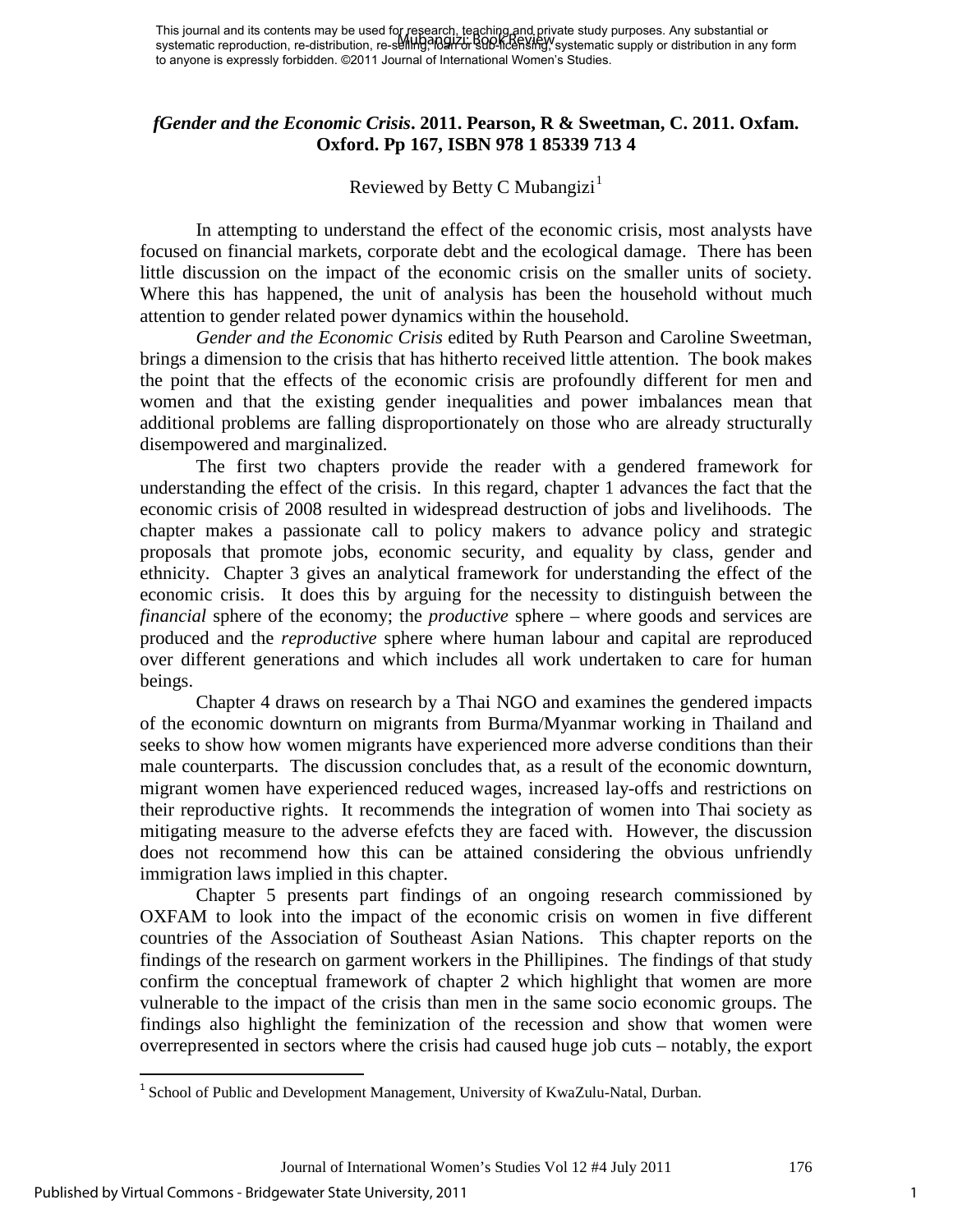manufacturing, garments industry, electronics and services. Further, the findings point to the fact that women were employed in precarious jobs with insecure tenure as migrant workers and in the garment industry. That women tend to be responsible for family welfare means that they would be worst affected by cuts in public spending on safety nets and reduction in remittance income. Recommendations from the study are two pronged focusing firstly on advocacy instruments for sustainable macroeconomic development and secondly on advocacy mechanisms for the protection of workers' rights.

In Chapter 6 the author draws on experiences of Women Worldwide - an international development organization which researched on women farm workers in Peru's Inca valley. The discussion shows how the economic crisis has increased women's unemployment and worsened their poverty. The discussion is quick to point out that this negative impact has been exacerbated by a pervasive environment of discrimination, ingrained labour rights violation and gender inequalities. Thus while the author notes that a range of coping strategies adopted by women in response to this crisis, it concludes that the solution to the problem brought on by the crisis must go beyond macroeconomic responses. In particular, it recommends advocacy campaigns, leadership training programmes and other such strategies that change mindsets and increase the selfesteem and confidence of women.

Chapter 7 examines the impact of the global economic crisis on the migration of Ethiopian women workers in the gulf region. With the IMF having estimated that remittances in Ethiopia contribute  $10 - 20\%$  of Ethiopia's GDP – it's no doubt that remittances are crucial to the resilience of the country's economy. This chapter, which is based on a qualitative study, starts by outlining the main countries of destination for Ethiopian women and routes of migration. It then continues to profile the migrant women with regard to age; marital status; education levels; religious affiliation and income levels. The chapter proceeds to discuss the impact of the global downturn on these women. In the main, the discussion notes a drop in women migrants due to tighter immigration controls as the gulf countries seek to employ their own nationals. The discussion also notes a resultant decline in remittances and an increase in unrecorded migrants.

This chapter concludes by suggesting policy responses to mitigate the negative consequences of the global economic crisis. It recommends policy changes that enhance social protection measures which strengthen the capacity of families to withstand crises. Further, this chapter recommends the improvement of employment conditions of Ethiopian migrant domestic workers who might, as a result of tighter immigration control measures, find themselves in exploitative employment conditions.

Chapter 8 discusses the effect of the global crisis on women in the informal economy. The discussion is based on findings from an ongoing study conducted by the Inclusive Cities project and coordinated by Women in Informal Employment Globalization and Organisation (WIEGO). The discussion stratifies the findings into two distinct phases of effects. The first-round effects in which diminished income is noted across the spectrum of women in the informal economy and the second-round effects in which there is; a significant increase in family responsibilities as other family members loose employment; a reduction in the quality and quantity of food; cutbacks on education and medical expenses; and high indebtedness as well as a general feeling of depression and exhaustion. The chapter recommends that public policies be developed through a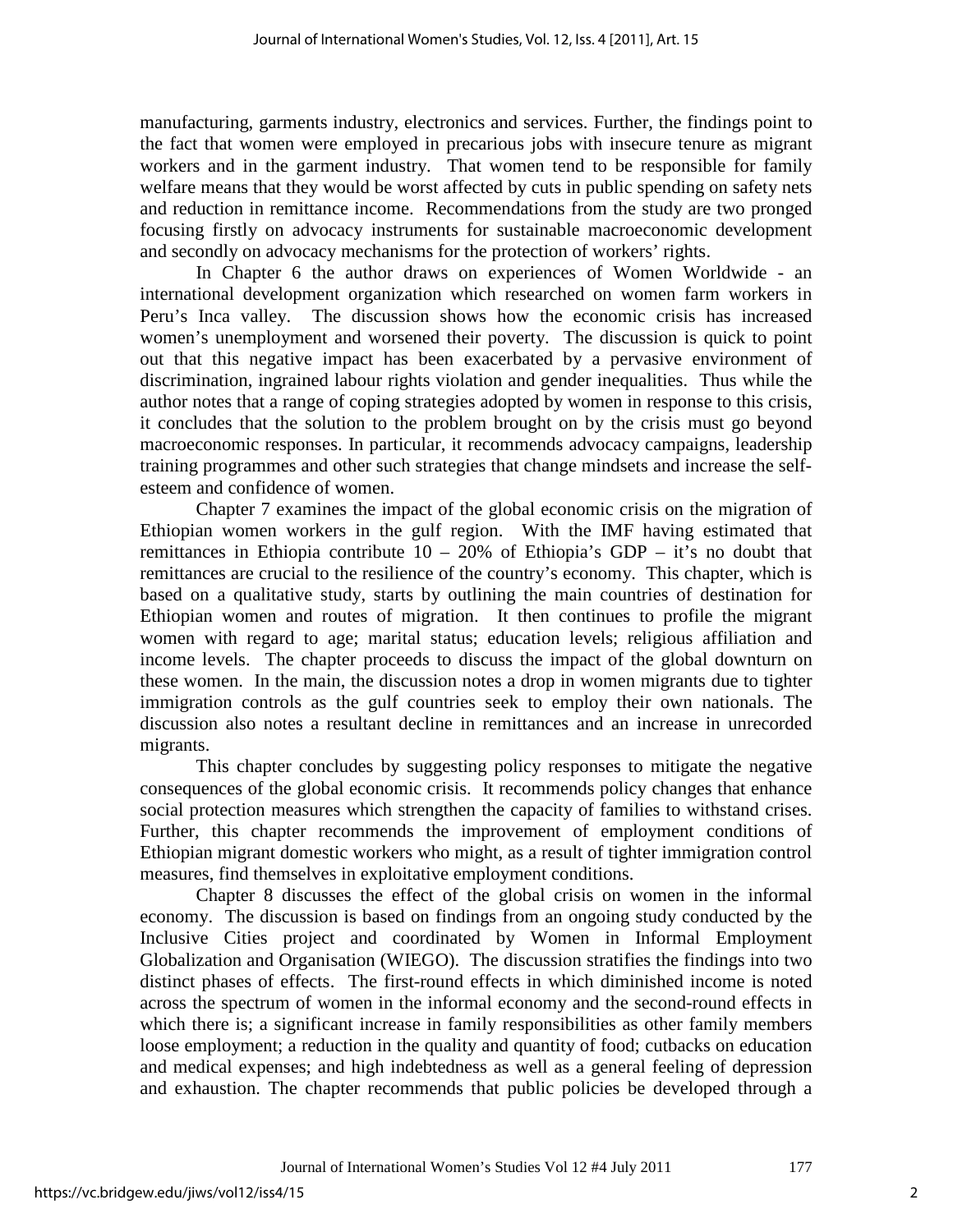participatory process that engages poor women and informal workers in the design and implementation of these measures, emergency relief measures and the need to mobilize women for leadership positions.

Using a case study of street traders in Johannesburg, South Africa, chapter 9 explores the effects of liberal macroeconomic policies on women. The findings indicate that female traders' households rely significantly more than male traders' households on income genrated through trading. Yet, as the findings show, these women traders are experiencing a decline in income. The causes of the decline in income and profits are due to declining demand, greater competition, and market saturation. Variations in levels of trade in which traders experienced lull periods mainly as a result of inflation which limits their customers' spending patterns was also sited as a reason for declining income.

The last chapter places emphasis on the reproductive sphere of the economy. It points out the effect of the economic crisis on the care of children both directly at the microlevel, but also indirectly at the meso level and the macro-level where for instance government policy responses may shape a household's ability to function – translating into multi-dimensional poverty. The final section of this chapter discusses the implications of all this for policy makers. In addition, it outlines ways in which countercyclical spending and transformative social protection can mitigate the impact of the crisis on the reproductive sphere of the economy.

This book is a compilation of academic journal articles. All the chapters, except the last one, appeared in *Gender & Development* 18(2), July 2010. The authors and the editors should be commended for presenting academic discussions into user-friendly yet informative and deeply insightful readings. As indicated earlier the greatest strength of this book is that it is based on field research infused with the experiences of various organizations that have worked with women in various circumstances. A further strength is that it makes an attempt to document experiences of women in many regions of the developing world. There is, however, a notable absence of stories and experiences of women in tropical Africa involved in multiple livelihood strategies. It would be useful to obtain insights of such women whose daily toil falls neither in the category of formal or informal work but who are nonetheless affected by the economic turmoil directly (economic and environmental changes) and indirectly (through expenditure cut backs by their governments).

The uniqueness of this book is that it does not rely on *a priori* analysis based on studies of previous phenomenon. Instead, the book draws on detailed case studies of what actually happened immediately after the first aftershocks of the economic crisis. In doing so, the book manages to construct an overview of what was happening from a gendered economic perspective while remaining realistic about the limitations of applying the analysis to the current situation.

Fundamentally, the book makes a passionate plea for policy – makers and practitioners alike to not only worry about the impact of the *economic* crisis, but also to examine the impact of the crisis on *production*, and beyond that, the impact of the crisis on the *reprodcutive* and care economy. Only by adopting this tripartite focus, it is argued, will development policies safeguard human capital and capabilities for future development. The book is good reading material for people interested in issues of gender with regard to the economic crisis. It is suitable for NGO's, academics and policy makers